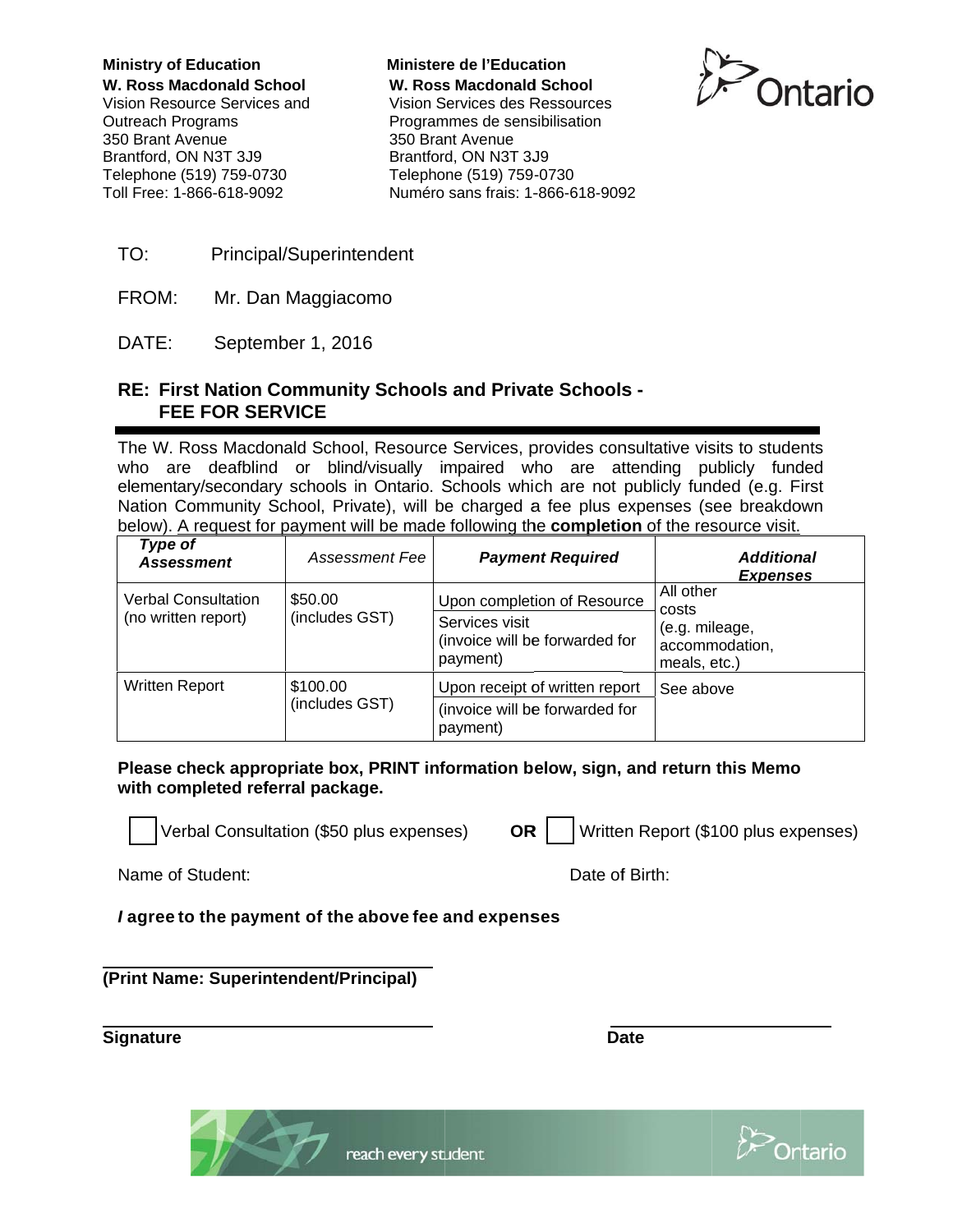**Ministry of Education Ministere de l'Education W. Ross Macdonald School W. Ross Macdonald School**  350 Brant Avenue 350 Brant Avenue Brantford, ON N3T 3J9 Brantford, ON N3T 3J9 Telephone (519) 759-0730 Telephone (519) 759-0730

Vision Resource Services and Vision Services des Ressources Outreach Programs Programmes de sensibilisation



Toll Free: 1-866-618-9092 Numéro sans frais: 1-866-618-9092

# **Vision Resource Services and Outreach Programs**

Assessments can be requested for a student who is visually impaired/blind, or visually impaired/blind with multiple exceptionalities, and is attending or will be attending a publicly funded elementary or secondary school within an Ontario District School Board/Authority. A request can also be submitted for a preschool child with visual impairment.

#### **REFERRAL TO REQUEST AN EDUCATIONAL/FUNCTIONAL VISION ASSESSMENT FOR:**



**\*(child must be at least two years of age, not attending school yet, and a potential tactile learner)**

TODAY'S DATE:

- The attached referral form and parental consent must be completed and returned each time a request is being made for a resource visit.
- A referral form can only be accepted from (and completed by) District School Board/School personnel. A request for an assessment cannot be accepted from parents, other agencies/professionals (e.g. social workers, hospital personnel, etc).
- A referral form can only be accepted from (and completed by) the Blind Low Vision Program from Ministry of Children and Youth Services for preschool child.
- The completed referral form and signed parental consent can be emailed or mailed to the following address:

**Vision Resource Services and Outreach Programs W. Ross Macdonald School 350 Brant Ave. Brantford, ON N3T3J9**

**Email:** [Kerri.Readings@ontario.ca](mailto:Kerri.Readings@ontario.ca)

- Assessments are provided upon request. Parental consent for a return visit within the same school year is not required.
- Assessments are completed during regular classroom routines within the student's school.

• Assessment for preschool children is completed at local early years centers/ daycare/preschools however not completed inside the child's residence.

- We do not provide assessments to students enrolled in Post-Secondary Institutes or French Boards (for French Boards only, contact Centre Jules-Leger at 613-761-9300).
- Please contact Blind/Low Vision Resource Services for clarification of resource services offered to students who are blind/visually impaired attending First Nation Community/ Private Schools, or who are Home Schooled.
- To confirm receipt of your referral package or with further questions please contact [kerri.readings@ontario.ca](mailto:kerri.readings@ontario.ca)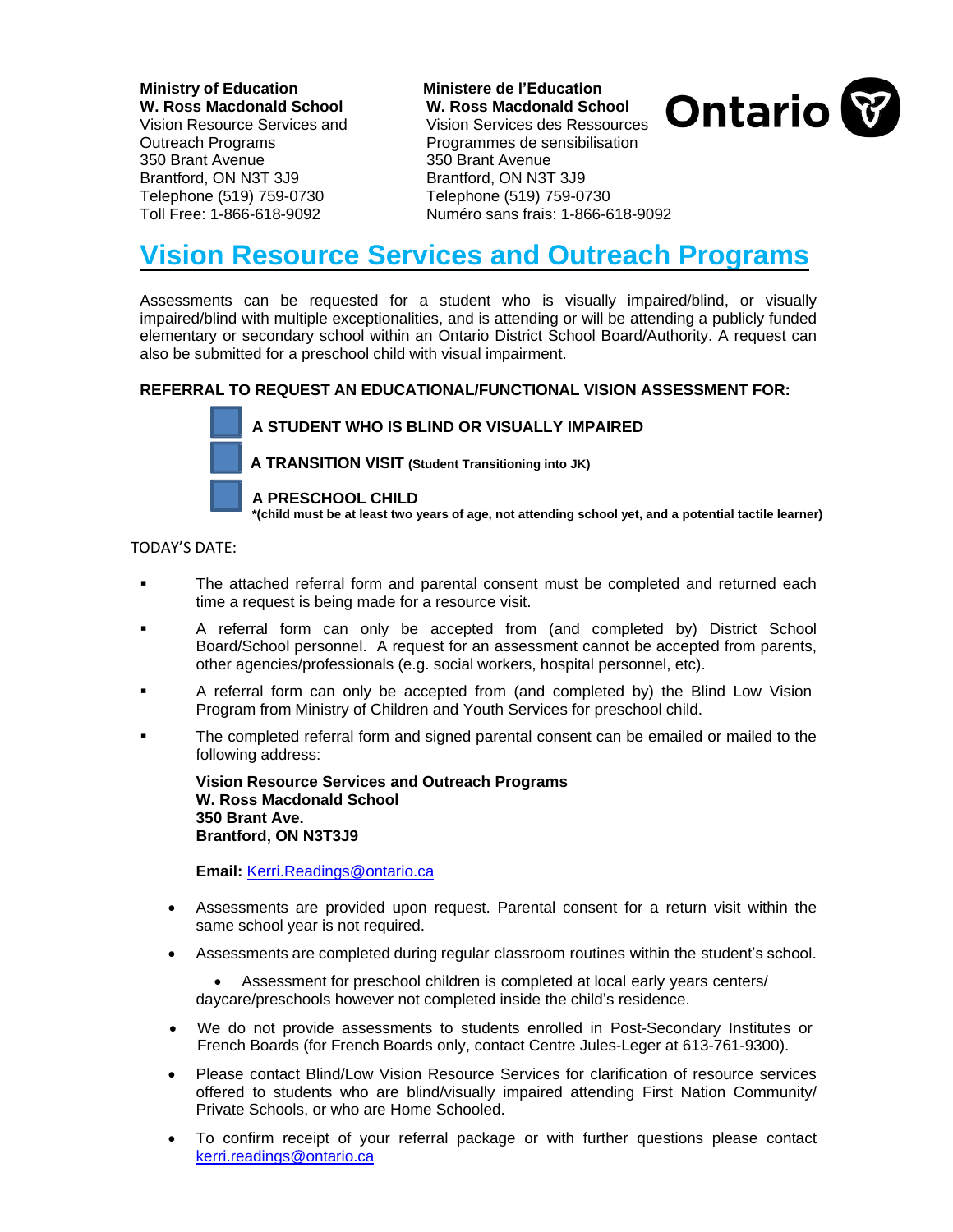| ເບ ເອກ ກວອ-ບກວບ<br>Email: Kerri.Readings@ontario.ca                                                                                                                                                                            |  |  |  |
|--------------------------------------------------------------------------------------------------------------------------------------------------------------------------------------------------------------------------------|--|--|--|
| <b>SECTION "A" INFORMATION ON STUDENT</b>                                                                                                                                                                                      |  |  |  |
| Name of Child (Last Name): (First Name): (First Name):                                                                                                                                                                         |  |  |  |
|                                                                                                                                                                                                                                |  |  |  |
| Ontario Education No: (If applicable) Manual Content Content of Content Content Content Content Content Content                                                                                                                |  |  |  |
|                                                                                                                                                                                                                                |  |  |  |
|                                                                                                                                                                                                                                |  |  |  |
|                                                                                                                                                                                                                                |  |  |  |
| Acuities: Right eye (OD): Left eye (OS): Both eyes (OU): Contract COU COU COU                                                                                                                                                  |  |  |  |
| Medical (indicate other conditions, allergies (be specific), seizures, etc.): [11] Medical (indicate other conditions, allergies (be specific), seizures, etc.):                                                               |  |  |  |
|                                                                                                                                                                                                                                |  |  |  |
| Student attends school/pre-school on the following weekdays (please circle):<br>Tues-     Wed-    <br>Fri $\Box$<br>Mon- $\vert$ $\vert$<br>Thurs- <b>L</b>                                                                    |  |  |  |
|                                                                                                                                                                                                                                |  |  |  |
|                                                                                                                                                                                                                                |  |  |  |
| Nutritional break begins at: _________ am / pm AND ends at: _______ am / pm                                                                                                                                                    |  |  |  |
| <b>SECTION "B" INFORMATION ON SCHOOL AND/OR PRESCHOOL</b>                                                                                                                                                                      |  |  |  |
| Name of School/Early Childhood Setting (in full): ______________________________                                                                                                                                               |  |  |  |
|                                                                                                                                                                                                                                |  |  |  |
|                                                                                                                                                                                                                                |  |  |  |
| School/E.C.S. (Street Number and Name)                                                                                                                                                                                         |  |  |  |
|                                                                                                                                                                                                                                |  |  |  |
|                                                                                                                                                                                                                                |  |  |  |
|                                                                                                                                                                                                                                |  |  |  |
| Principal/Supervisor<br>Mr:<br>Ms. First Name: Surname: Surname:                                                                                                                                                               |  |  |  |
| Principal/Supervisor's Email: Washington and Contract the Contract of the Contract of the Contract of the Contract of the Contract of the Contract of the Contract of the Contract of the Contract of the Contract of the Cont |  |  |  |
| Teacher(s):<br>Ms. First Name: Surname: Surname: Night Name:<br>Mr.                                                                                                                                                            |  |  |  |
| Early Childhood Vision Consultant: (Mr. /Ms.): 1988 1999 1999<br>Email: Email:                                                                                                                                                 |  |  |  |



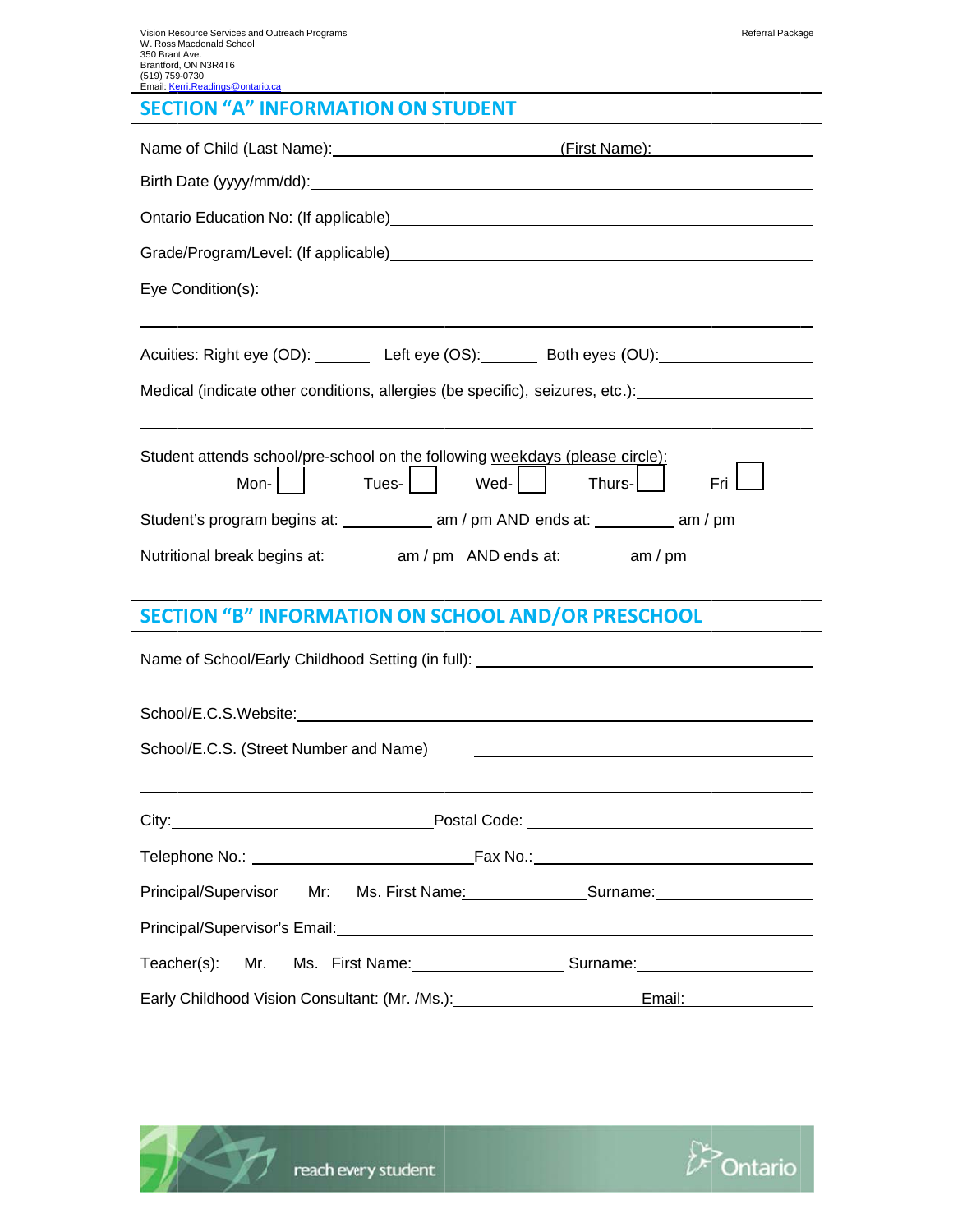### **SECTION "C" INFORMATION ON DISTRICT SCHOOL BOARD (If applicable)**

Address of DSB/Authority OR Home Base School of the Teacher for the Blind/V.I. (in full):

Vision Itinerant Teacher:

Vision Itinerant Teacher Email: Vision Itinerant Teacher Email:

## **SECTION "D" PERSON REQUESTING REFERRAL CHECK IF SAME AS PERSON LISTED ABOVE**

Name of Person requesting Referral: Name of Person and Control of Person and Control of Person and Control of

| DSB or Home School Base: (If applicable) |  |
|------------------------------------------|--|
|                                          |  |

DSB Address (Street Number and Name) **EXAMPLE 2008** 

### **SECTION "D" DOCUMENT CHECKLIST**

### \* MUST BE INCLUDED FOR REFERRAL TO BE ACCEPTED



Parental Consent Form-original copy (see attached)

Please include items below if applicable.

- School Progress Report/IEP (if applicable)
- Other Medical Information (if applicable)
- Previous CVI Range Assessment (if applicable)
	- Audiological Report (if applicable)



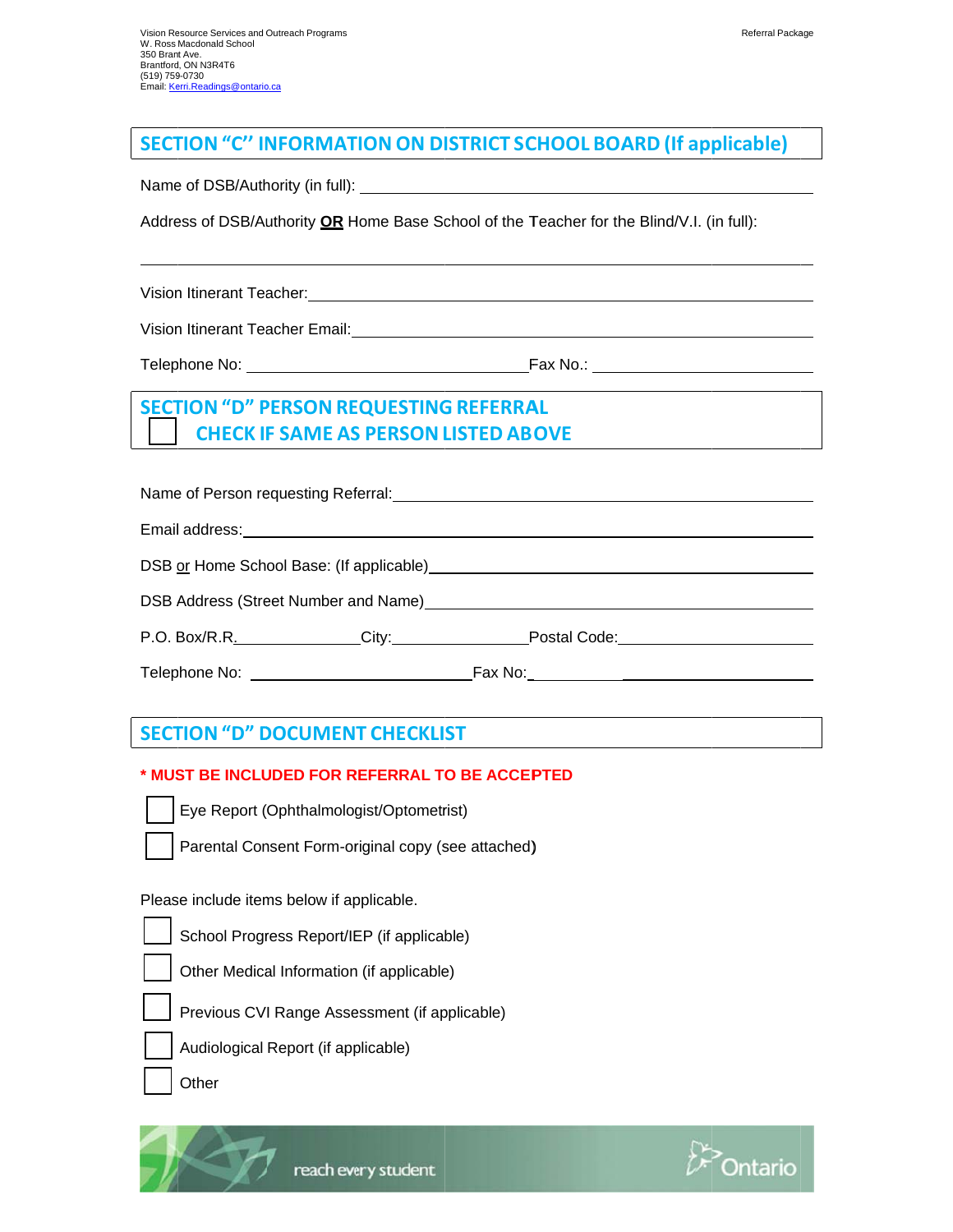# SECTION "F" ADAPTIVE EQUIPMENT/PRODUCTS/SOFTWARE

Adaptive Equipment/Products/Software available in the Educational Setting (If no adaptive equipment/products/software are used by the student, indicate N/A)

| Item                                                               | If there are concerns regarding the<br>item, please explain |
|--------------------------------------------------------------------|-------------------------------------------------------------|
| 1                                                                  |                                                             |
| $\mathcal{P}$                                                      |                                                             |
| 3                                                                  |                                                             |
| Adaptive Faujoment/Products/Software available in the Home Setting |                                                             |

Adaptive Equipment/Products/Software available in the Home Setting (If no adaptive equipment/products/software are used by the student, indicate N/A)

| Item<br>4     |  | If there are concerns regarding the<br>item, please explain |  |
|---------------|--|-------------------------------------------------------------|--|
| $\mathcal{P}$ |  |                                                             |  |
| 3             |  |                                                             |  |

# SECTION "G" REASON(S) FOR REFERRAL

#### **Check Appropriate Box(es):**

| Preschool Assessment                                                                                                                                                                             |
|--------------------------------------------------------------------------------------------------------------------------------------------------------------------------------------------------|
| Appropriate Adaptive Equipment and/or Software - Eligibility to obtain funding for<br>adaptive equipment (Special Equipment Amount) (Note: Training and set-up is<br>NOT provided)               |
| Need for support of a Teacher of the Blind for Instruction in braille literacy<br>Pre-braille assessment                                                                                         |
| Recommendations for educational programming                                                                                                                                                      |
| Transition Year (Entering School), (Elementary to Secondary) or (Secondary to<br>Post-Secondary / Community Living)                                                                              |
| <b>CVI Range Assessment</b><br>*Our mandate has recently changed. We now require medical documentation that<br>indicates diagnosed or suspected vision loss that is cortically/cerebrally based. |
| Recommended by Consultant (as per previous resource visit)                                                                                                                                       |
| Has the student received an assessment or support from W. Ross Macdonald<br>School, Deafblind Resource Services? If so, please indicated name of consultant                                      |